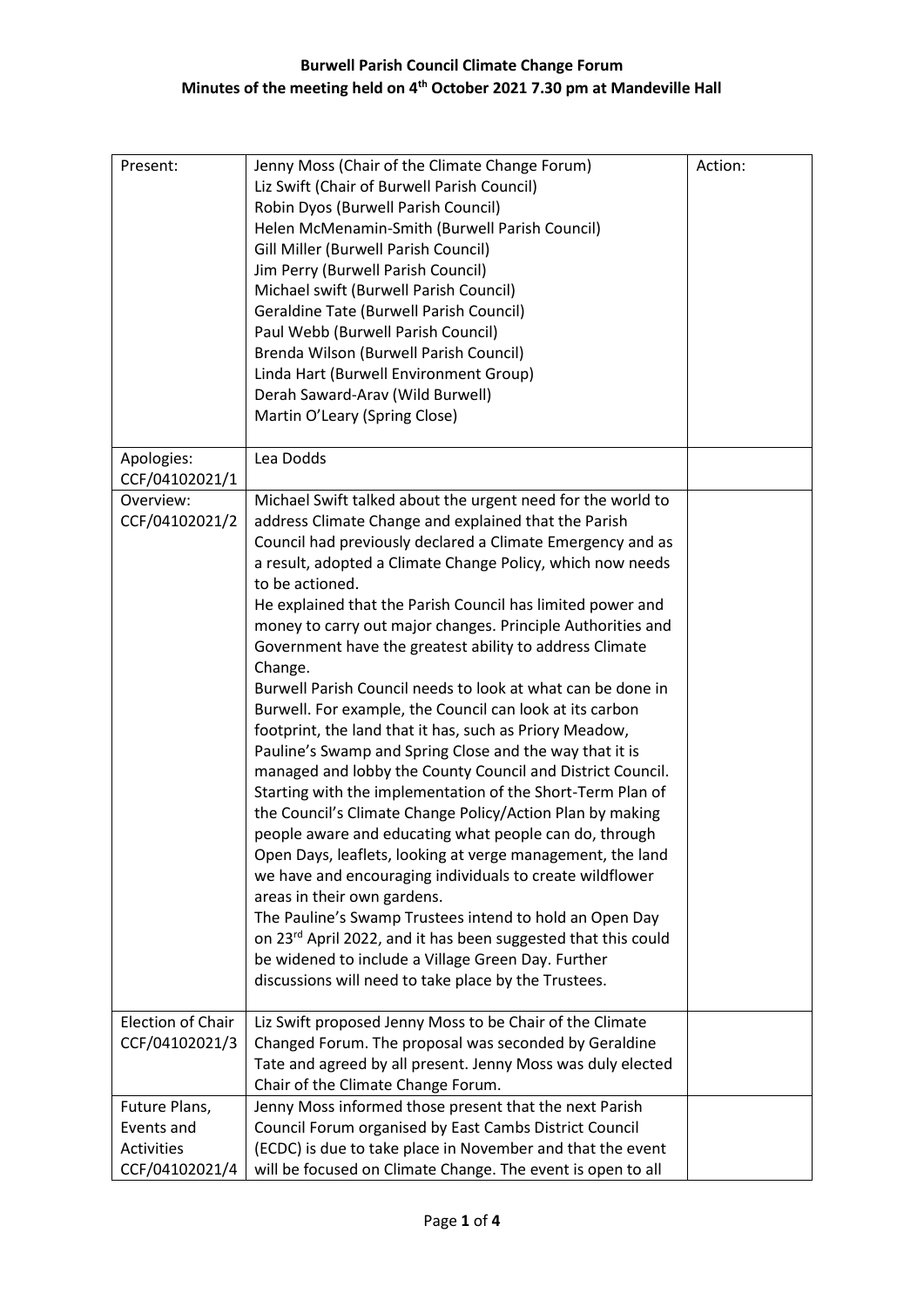## **Burwell Parish Council Climate Change Forum Minutes of the meeting held on 4th October 2021 7.30 pm at Mandeville Hall**

| Parish Councillors but not those from other organisations.     |            |
|----------------------------------------------------------------|------------|
| Members from other ecological groups may have been             |            |
| interested in attending.                                       |            |
| There will be a need to promote climate change action to       |            |
| residents and this can be done by various means including      |            |
| Burwell Community Facebook Page, Clunch and the Parish         |            |
| Council Website. Climate Change will need to be explained,     |            |
| that every little bit counts, with low-cost changes being      |            |
| suggested and above all, it must be achievable.                |            |
| What the Schools do to promote Climate Change needs to be      |            |
| investigated, both at primary and secondary level.             |            |
| The Climate Change leaflet handed out by the Parish Council    |            |
| at the recent Burwell Festival Day was well received.          |            |
| The Council needs to establish its own carbon footprint.       |            |
| ECDC will help to calculate this out. This can then be used as |            |
| an example for households in the village to encourage them     |            |
| to compile their own carbon footprints.                        |            |
| Agricultural affects the environment not just energy.          |            |
| The Council could 'pledge' what it is going to do, with an     |            |
| understanding of the impact the changes will make.             |            |
| Jenny Moss to Email Richard Kay (ECDC) for information.        | Jenny Moss |
|                                                                |            |
| Burwell Environment Group has recently carried out a           |            |
| Climate Change Survey via Facebook. A disappointing            |            |
| number of responses had been received. The survey could        |            |
| be launched again, supported by the Parish Council.            |            |
| Land around the village could be sourced for the planting of   |            |
| trees in the same way as Priory Wood. Although the             |            |
| purchase of land may be an issue due to the lack of funding.   | Jenny Moss |
| Jenny Moss to contact Cambridgeshire County Council            |            |
| County Farms.                                                  |            |
| In future years farmers will be encouraged by Government       |            |
| through subsidies to plant areas of their land with trees.     |            |
| The Council can look at its own properties to see if any land  |            |
| can be used for tree planting, although consideration must     |            |
| be given to the location in respect of neighbouring            |            |
| properties which in the long term could be affected by tree    |            |
| roots.                                                         |            |
| Whilst some trees are more effective at reducing carbon, it is |            |
| important to plant trees that will work with the biodiversity. |            |
| More young trees are due to be planted at Pauline's Swamp.     |            |
| There is natural regeneration of trees in Spring Close, but    |            |
| these often grow in the wrong place.                           |            |
|                                                                |            |
| The Council is looking at installing two EV Charging Points at |            |
| the Gardiner Memorial Hall and could consider installing at    |            |
| other properties such as Mandeville Hall as well.              |            |
|                                                                |            |
|                                                                |            |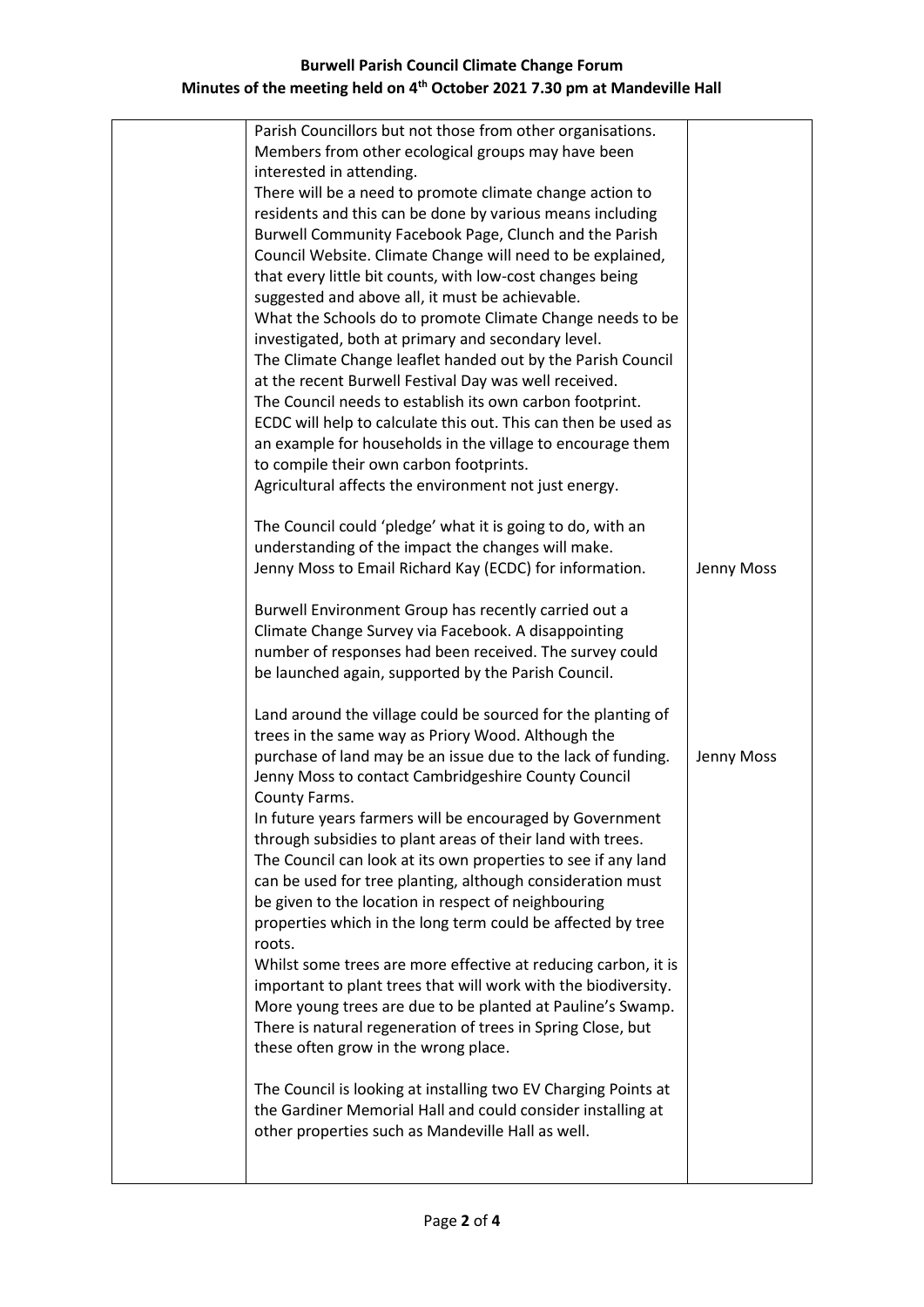## **Burwell Parish Council Climate Change Forum Minutes of the meeting held on 4th October 2021 7.30 pm at Mandeville Hall**

| Installing EV Points on lamp posts could also be investigated.<br>This would need to be discussed with Balfour Beatty who are<br>responsible for most of the streetlights in the village.<br>ECDC has allocated £100k to help Parish Councils to deliver<br>charging points. ECDC is also looking at all their properties<br>within the district for locations where EV points can be<br>installed. Pubs and fuel stations should be encouraged to<br>install points.                                                                                                                                                                                                                                                                |            |
|--------------------------------------------------------------------------------------------------------------------------------------------------------------------------------------------------------------------------------------------------------------------------------------------------------------------------------------------------------------------------------------------------------------------------------------------------------------------------------------------------------------------------------------------------------------------------------------------------------------------------------------------------------------------------------------------------------------------------------------|------------|
| Unfortunately, the end date for the survey carried out by<br>BEG can not be extended. BEG are due to meet on 6 <sup>th</sup><br>October and will discuss the need to run the survey again<br>possibly using Clunch to get the survey to residents, although<br>it is likely that there will be a cost to do this. Paul Webb to<br>review comments received from the original survey.                                                                                                                                                                                                                                                                                                                                                 | Paul Webb  |
| The holding of more Farmers Markets was suggested, along<br>with promoting the Farm Shop at Snake Hall Farm to<br>encourage residents to source food locally.<br>Footfall has already increased since the monthly Farmers<br>Market has been at Mandeville Hall. Robin Dyos to talk to<br>Nikki Booth (Burwell Farmers Market) about possible<br>options.                                                                                                                                                                                                                                                                                                                                                                            | Robin Dyos |
| Jenny Moss to write article for Clunch.                                                                                                                                                                                                                                                                                                                                                                                                                                                                                                                                                                                                                                                                                              | Jenny Moss |
| With regards to verges within the village, Martin O'Leary<br>suggested that the Council needs to consider which areas<br>need to be maintained and only cutting the rest 2 to 3 times<br>per year allowing more wildflower species to establish.<br>Around 1000 people on Facebook liked Pound Hill when it<br>was left uncut. It was noted that some of the 1000 likes were<br>from people outside of the village and that many residents<br>have a different view on how the area should be managed.<br>Broken glass within the grass and issues with sight lines at<br>the road junctions had resulted in the grass being cut. It was<br>requested that the effect on biodiversity should be<br>considered when making decisions. |            |
| The creation of designated wildflower areas with signs<br>explaining that the area is being managed in such a way<br>works. There is a need for bees to be able to easily move<br>from one area to another. Involvement with other local<br>communities could be investigated.                                                                                                                                                                                                                                                                                                                                                                                                                                                       |            |
| Climate Change will be a learning process for many.                                                                                                                                                                                                                                                                                                                                                                                                                                                                                                                                                                                                                                                                                  |            |
| The Council is working towards having a community garden<br>area on Pound Hill.                                                                                                                                                                                                                                                                                                                                                                                                                                                                                                                                                                                                                                                      |            |
|                                                                                                                                                                                                                                                                                                                                                                                                                                                                                                                                                                                                                                                                                                                                      |            |